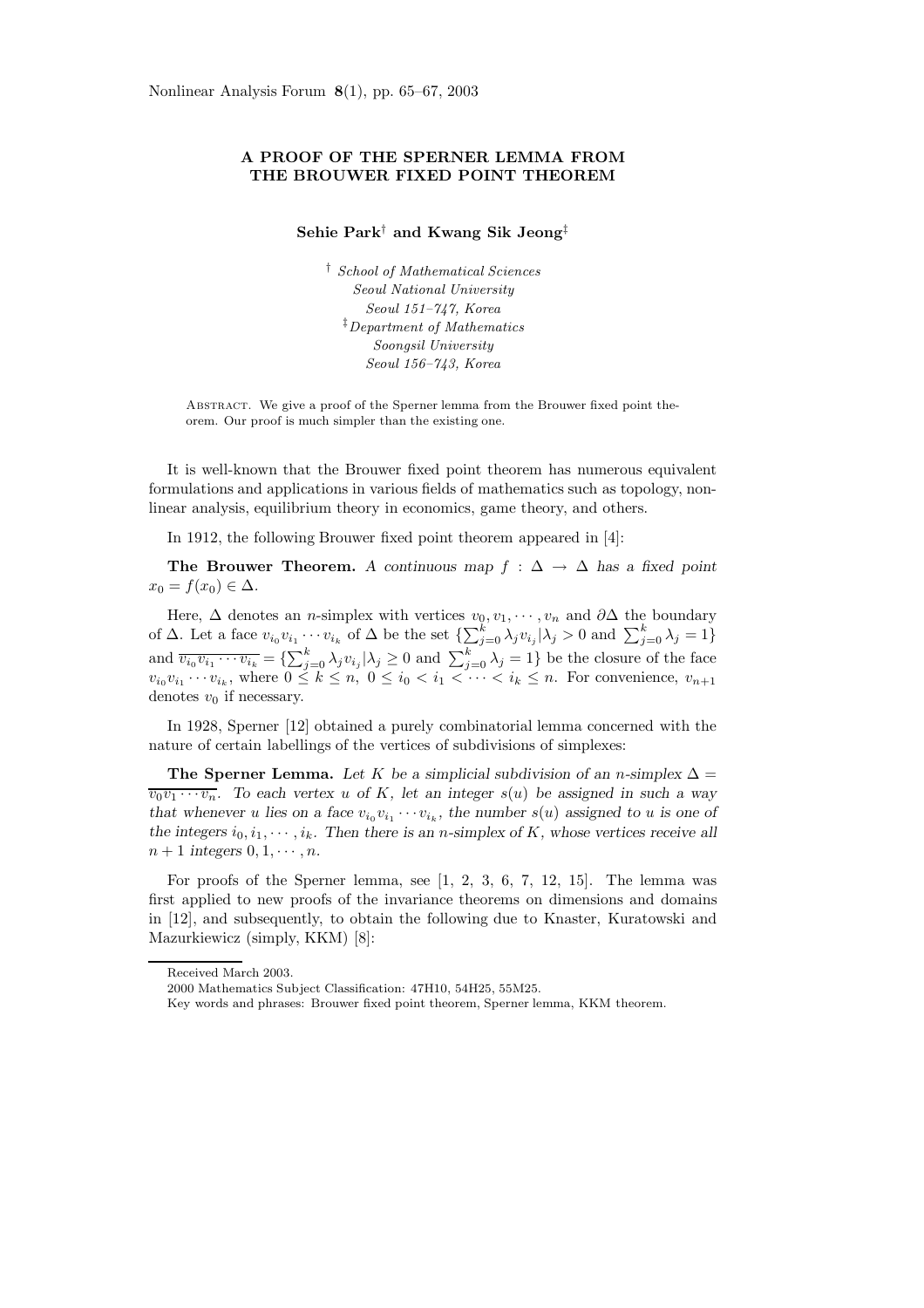**The KKM Theorem.** Let  $F_i$  ( $0 \leq i \leq n$ ) be  $n+1$  closed subsets of an *n*-simplex  $\overline{v_0v_1\cdots v_n}$ . If the inclusion relation

$$
v_{i_0}v_{i_1}\cdots v_{i_k}\subset F_{i_0}\cup F_{i_1}\cup\cdots\cup F_{i_k}
$$

*holds for all faces*  $v_{i_0}v_{i_1}\cdots v_{i_k}$ , then  $\bigcap_{i=0}^n F_i \neq \emptyset$ .

For proofs using the Sperner lemma, see [1, 2, 3, 6, 7, 12, 15]. The KKM theorem was used in [8] to obtain one of the most direct proofs of the Brouwer theorem. Therefore, it was conjectured that those three theorems are mutually equivalent. This was clarified by Yoseloff [13] in 1974. In fact, those three theorems are regarded as a sort of mathematical trinity. All are extremely important and have many applications.

Brouwer (1912)

\n
$$
1974 \swarrow \quad \searrow 1929
$$
\nSperner (1928)

\n
$$
\xrightarrow[1929]{} \quad \xrightarrow[1929]{} \quad \text{KKM (1929)}
$$

There are also proofs of the KKM theorem using the Brouwer theorem; for example, see [5, 7, 14]. However, Yoseloff's one seems to be the only proof of the Sperner lemma using the Brouwer theorem. This might be a standard exercise.(See Exercise 10 of Chapter 14 of Zangwill and Garcia [14].)

In this short note, we deduce the Sperner lemma from the Brouwer theorem with much shorter proof than Yoseloff's.

**Proof of the Sperner lemma using the Brouwer theorem.** Suppose that there is no *n*-simplex of K whose vertices receive all integers  $0, 1, \dots, n$ . Let  $K^0$  and  $\Delta^0$  be the set of all vertices of K and  $\Delta$  respectively. Define a map  $f: K^0 \to \Delta^0$ by  $f(u) = v_{s(u)+1}$  for all  $u \in K^0$ . We extend  $f$  to  $F : K (= \Delta) \to \Delta$  by  $F(x) = \sum_{j=0}^n \lambda_j f(u_j)$  for each  $x = \sum_{j=0}^n \lambda_j u_j$  in some *n*-simplex  $\overline{u_0 u_1 \cdots u_n}$  of  $K$ .

Then F is well defined and continuous. Since all  $f(u_0), f(u_1), \cdots, f(u_n)$  are not different,  $F(x)$  lies on  $\partial \Delta$  for all  $x \in \Delta$ .

Moreover, if  $x \in \partial \Delta$ , then there exist a face  $u_0u_1 \cdots u_k$  of K and a face  $v_{i_0}v_{i_1} \cdots v_{i_m}$ ,  $0 \leq k \leq m < n$ , of  $\Delta$  such that  $x \in u_0u_1 \cdots u_k \subset v_{i_0}v_{i_1} \cdots v_{i_m}$ . Let  $x = \sum_{j=0}^k \lambda_j u_j$ . Then

$$
F(x) = \sum_{j=0}^{k} \lambda_j f(u_j) = \sum_{j=0}^{k} \lambda_j v_{s(u_j)+1} \in \overline{v_{i_0+1}v_{i_1+1}\cdots v_{i_m+1}}
$$

since  $s(u_j) \in \{i_0, i_1, \dots, i_m\}$  for all  $j = 0, \dots, k$ .

Note that  $v_{i_0}v_{i_1}\cdots v_{i_m}\cap \overline{v_{i_0+1}v_{i_1+1}\cdots v_{i_m+1}}=\emptyset$ . Hence F has no fixed point in  $\partial\Delta$ . Therefore F has no fixed point in  $\Delta$ . This contradicts the Brouwer theorem.

Finally, for the history or equivalent formulations of the Brouwer theorem and related topics, see [9, 10, 11].